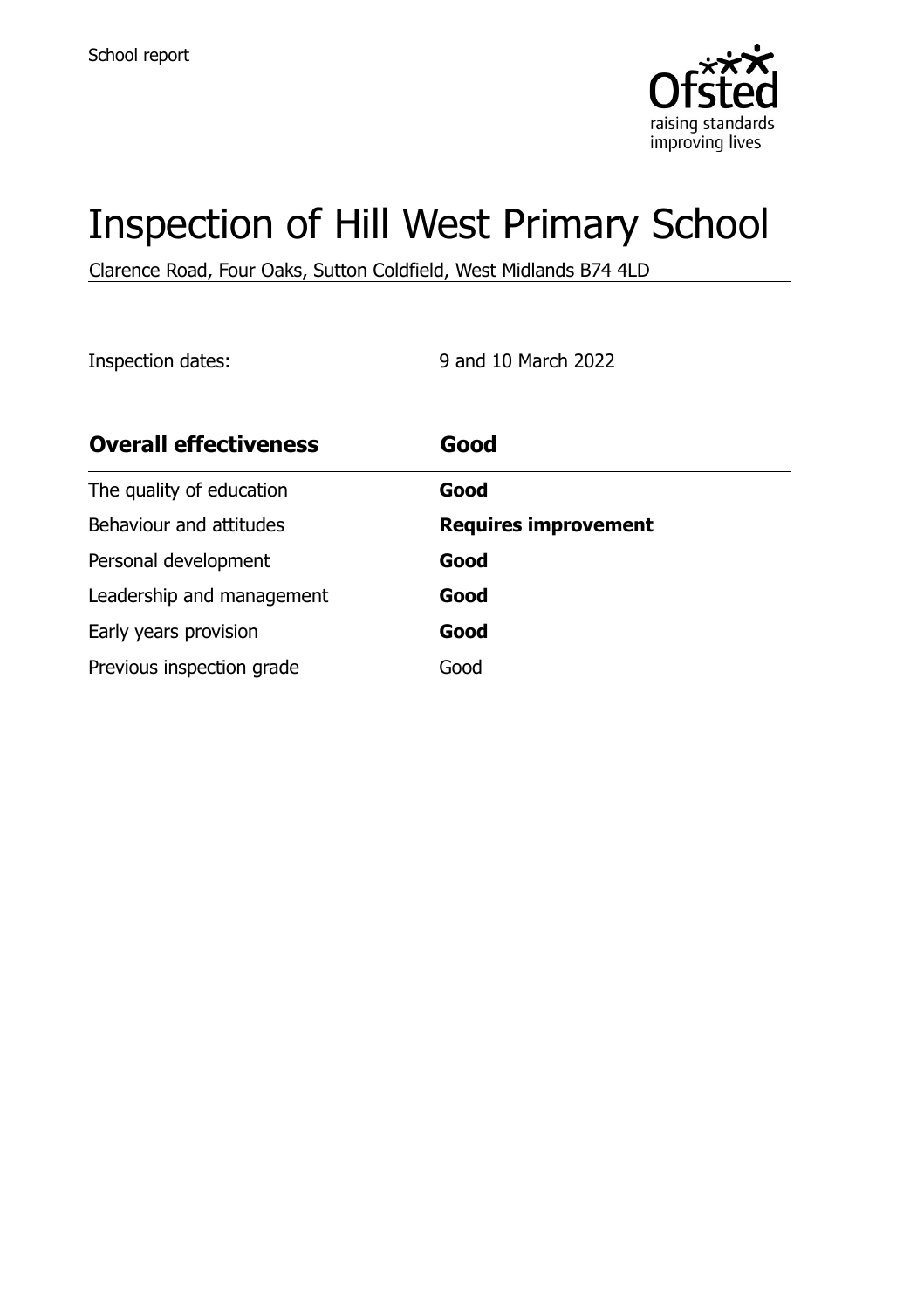

# **What is it like to attend this school?**

Leaders' vision for pupils is to be ambitious, curious and ever (ACE) respectful. Most pupils achieve this. However, a recent change to the behaviour policy is taking time to be understood and followed by all staff and all pupils. This has led to some instances of poor behaviour and disruption to learning.

Pupils know what it means to live in modern Britain. They talk knowledgeably about being different, unique and living side by side respectfully. Older pupils speak with pride of the responsibilities they have as librarians, ACE champions and house captains. They understand that they have a range of opportunities open to them and see university as something to aspire to.

Pupils feel safe in school. They understand different types of bullying. They say there is bullying but that it gets sorted. Pupils know they can talk to an adult if needed. They feel more comfortable in doing this with some staff members than others.

The Christingle service is a firm favourite with pupils. The recent residential visit to Aberdovey will live on in pupils' memories for years to come, with a visit to France on the horizon.

#### **What does the school do well and what does it need to do better?**

Leaders have revised the curriculum to bring about positive changes to pupils' learning. In subjects such as mathematics, physical education (PE) and, more recently, in French, leaders have provided teachers with plans and training that build pupils' knowledge in a logical order. For example, changes that leaders have made to the PE curriculum are making sure pupils know the right things about moving, controlling and rules, so they can apply them in games. Leaders are in the process of developing other subjects, such as computing, to the same depth. Leaders have a clear plan which subjects will follow, which includes training for staff, and which takes account of staff workload.

There is a determination from leaders that all pupils will succeed. Teachers check what pupils know and can do. They use this information to plan learning that enables pupils to progress and succeed. Pupils with special educational needs and/or disabilities (SEND) receive a range of help. This support meets the learning and personal needs of most pupils. However, for a few, this is not the case because leaders do not help teachers to develop strategies to re-engage these pupils in their learning.

Reading is a strength of the school. Leaders have given priority to introducing a new phonics scheme and this is working well. The teaching of phonics is effective. Pupils are learning their sounds in a way that is helping them to master the basics of reading quickly and securely. Books match the sounds pupils know. Leaders have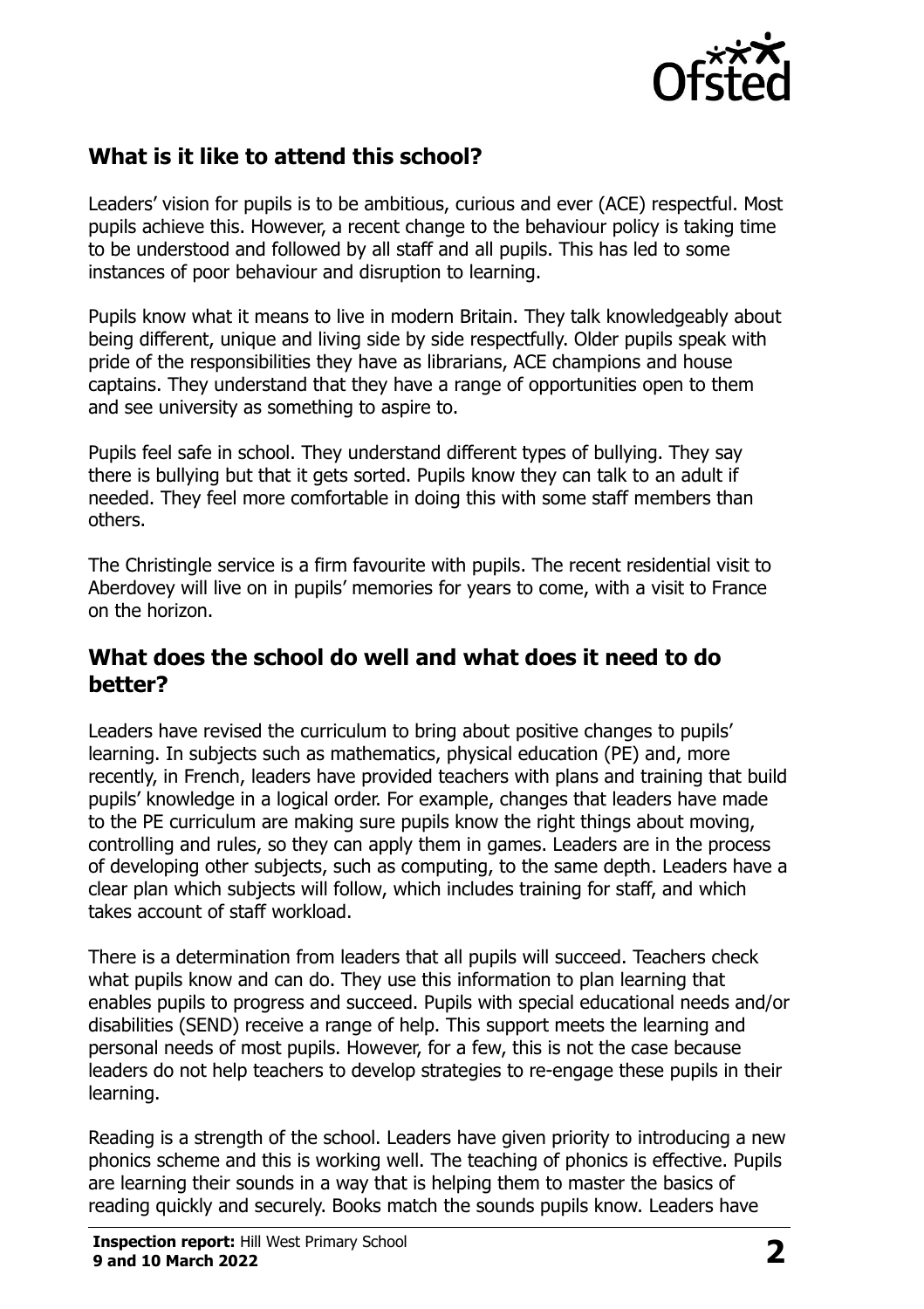

organised resources and lessons to give time to making sure every pupil is getting better at reading. Older pupils reminisce with fondness on the range of texts they have read over time. They spoke with passion about which was their favourite and why. Pupils achieve well in reading.

The grounding for this success begins in the early years. Leaders have carefully thought through the early years curriculum in all areas. All staff understand what is important for children to know, with a high priority placed on communication and vocabulary. Leaders have set out the nursery rhymes and stories that form the bedrock of learning. Staff organise activities to support what it is that children need to learn. Staff help pupils to work and play well together.

Leaders have threaded personal development throughout the whole curriculum. This begins in the early years. Reception pupils have a good awareness of keeping safe in different ways, such as road safety and not speaking to strangers. They told an inspector how he must keep the computer cable away from water.

Pupils know how to keep safe in a range of situations, including relationships. They learn about the complexities of social media. Pupils understand fundamental British values through the lens of their school values. Pupils like and take part in the variety of clubs on offer. They recognise the encouragement they get to be healthy in body and mind and how to behave well.

Parents, carers and pupils rightly raised concerns around how some pupils behave in class and outside at playtime. Leaders implemented a new behaviour policy in September 2021. This is beginning to make a difference. However, although many pupils can tell you how they should behave and why, not all pupils behave well. This is compounded by some staff who do not fully uphold the high expectations that leaders set. As a result, learning and play is, at times, disrupted.

# **Safeguarding**

The arrangements for safeguarding are effective.

Leaders prioritise safeguarding through a range of training, work with external partners and the checks they do to make sure adults are safe to work with children.

Training helps all staff to know what to look out for and how to report concerns. Staff notice the 'little things' that may form part of a bigger picture. They have an 'it can happen here' attitude. Staff act promptly if they are worried about a child.

Leaders know their families well. This allows them to provide a range of specific support that makes sure pupils are safe and attend school regularly.

# **What does the school need to do to improve?**

**(Information for the school and appropriate authority)**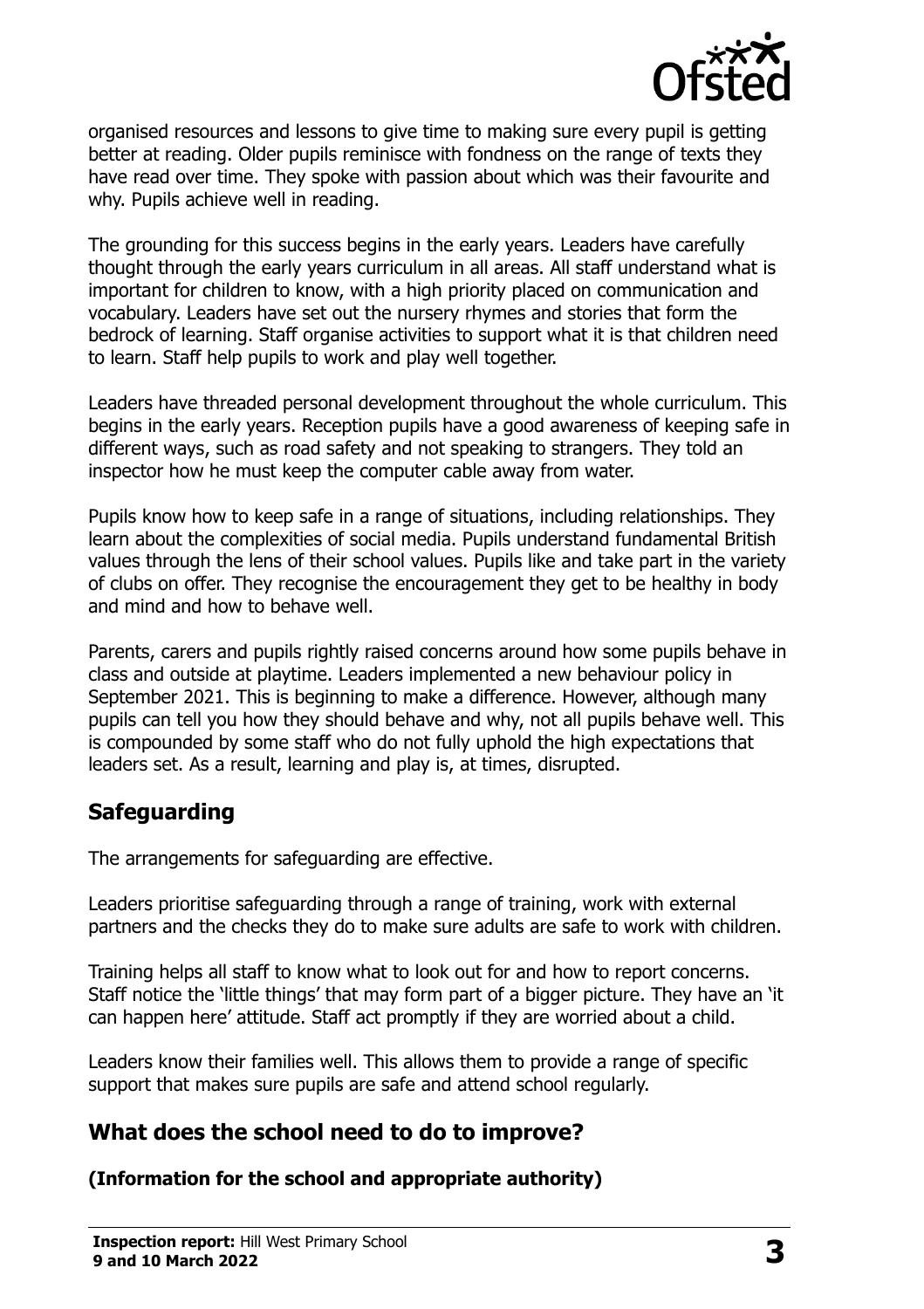

- The school's curriculum is not yet sufficiently well planned or sequenced in some subjects. It is not yet fully clear what content pupils should learn or the order in which they should be taught it. However, it is clear from leaders' actions that they are in the process of bringing this about. Leaders need to complete the process of reviewing the curriculum in all subjects within their identified timescale and provide training for staff on the expectations for each subject. For this reason, the transitional arrangements have been applied.
- In some classrooms, and at times on the playground, pupils do not behave well. When this happens, pupils' learning is hindered and their play is disrupted. Leaders must make sure that their high expectations for pupils' behaviour are understood by all, and consistently applied by staff.
- Despite all pupils with SEND having their personal and emotional needs met effectively, sometimes teachers do not place sufficient emphasis on pupils' learning needs. This means that some pupils do not achieve as well as they should. Leaders need to make sure that individual plans for pupils with SEND help staff get the balance right between meeting their social and emotional needs, and their academic development.

#### **How can I feed back my views?**

You can use [Ofsted Parent View](http://parentview.ofsted.gov.uk/) to give Ofsted your opinion on your child's school, or to find out what other parents and carers think. We use information from Ofsted Parent View when deciding which schools to inspect, when to inspect them and as part of their inspection.

The Department for Education has further *quidance* on how to complain about a school.

If you are the school and you are not happy with the inspection or the report, you can [complain to Ofsted.](http://www.gov.uk/complain-ofsted-report)

### **Further information**

You can search for [published performance information](http://www.compare-school-performance.service.gov.uk/) about the school.

In the report, '[disadvantaged pupils](http://www.gov.uk/guidance/pupil-premium-information-for-schools-and-alternative-provision-settings)' refers to those pupils who attract government pupil premium funding: pupils claiming free school meals at any point in the last six years and pupils in care or who left care through adoption or another formal route.

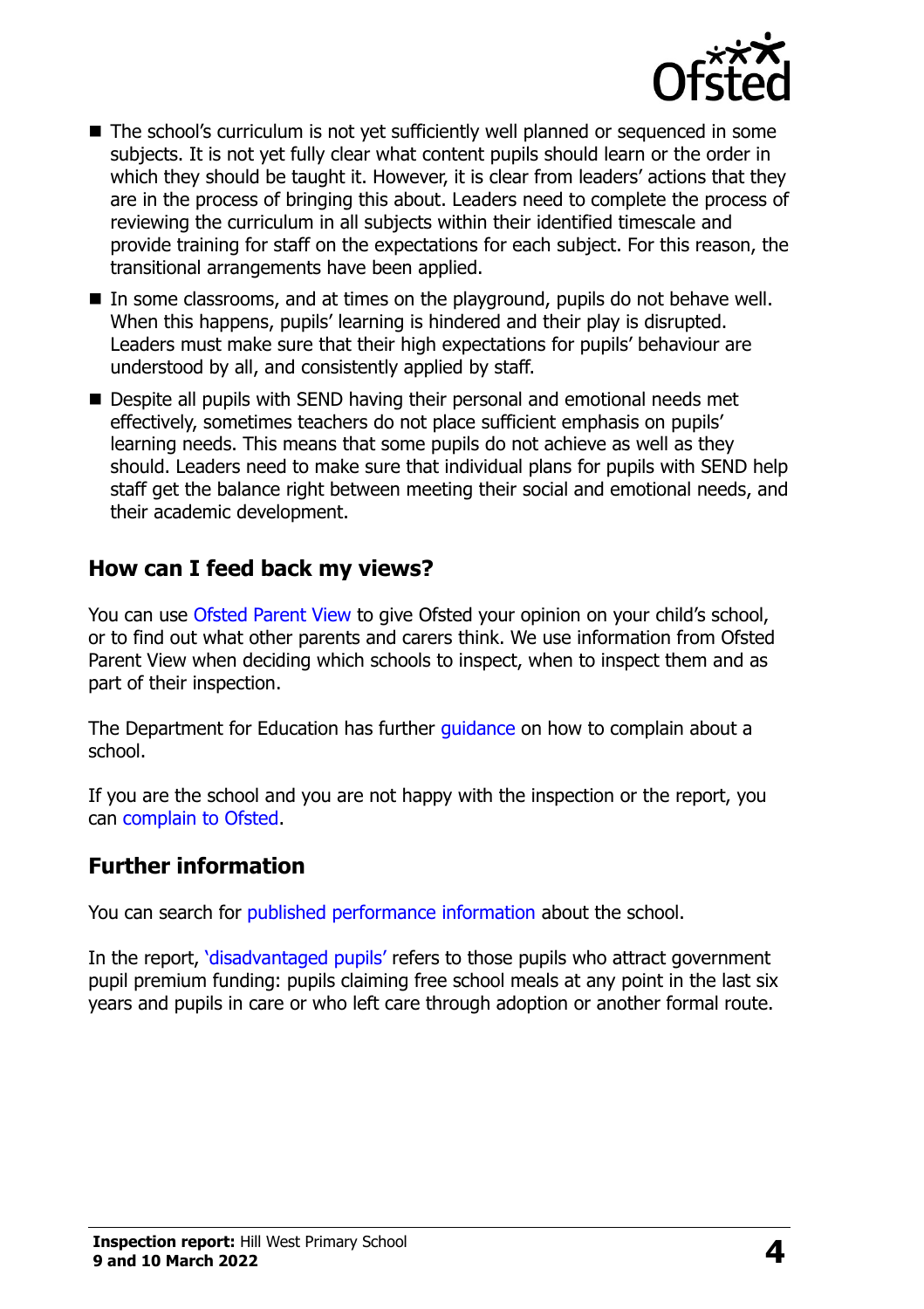

# **School details**

| Unique reference number             | 139520                                                             |  |
|-------------------------------------|--------------------------------------------------------------------|--|
| <b>Local authority</b>              | Birmingham                                                         |  |
| <b>Inspection number</b>            | 10211999                                                           |  |
| <b>Type of school</b>               | Primary                                                            |  |
| <b>School category</b>              | Academy converter                                                  |  |
| Age range of pupils                 | 4 to 11                                                            |  |
| <b>Gender of pupils</b>             | Mixed                                                              |  |
| Number of pupils on the school roll | 425                                                                |  |
| <b>Appropriate authority</b>        | Board of trustees                                                  |  |
| <b>Chair of trust</b>               | John Vickers                                                       |  |
| <b>Headteacher</b>                  | <b>Beth Clarke</b>                                                 |  |
| Website                             | www.hillwest.bham.sch.uk/                                          |  |
| Date of previous inspection         | 27 March 2019, under section 8 of the<br><b>Education Act 2005</b> |  |

# **Information about this school**

 $\blacksquare$  The school does not use any alternative provision.

### **Information about this inspection**

The inspectors carried out this inspection under section 5 of the Education Act 2005.

This was the first routine inspection the school received since the COVID-19 pandemic began. Inspectors discussed the impact of the pandemic with leaders and have taken this into account in their evaluation of the school.

- Inspectors held meetings with the headteacher, deputy headteacher, special educational needs coordinator and other senior leaders.
- $\blacksquare$  The lead inspector met with representatives of the Arthur Terry Learning Partnership.
- **Inspectors carried out deep dives in these subjects: early reading, mathematics,** French and PE. For each deep dive, inspectors met with subject leaders, looked at curriculum plans, visited a sample of lessons, spoke to teachers, spoke to some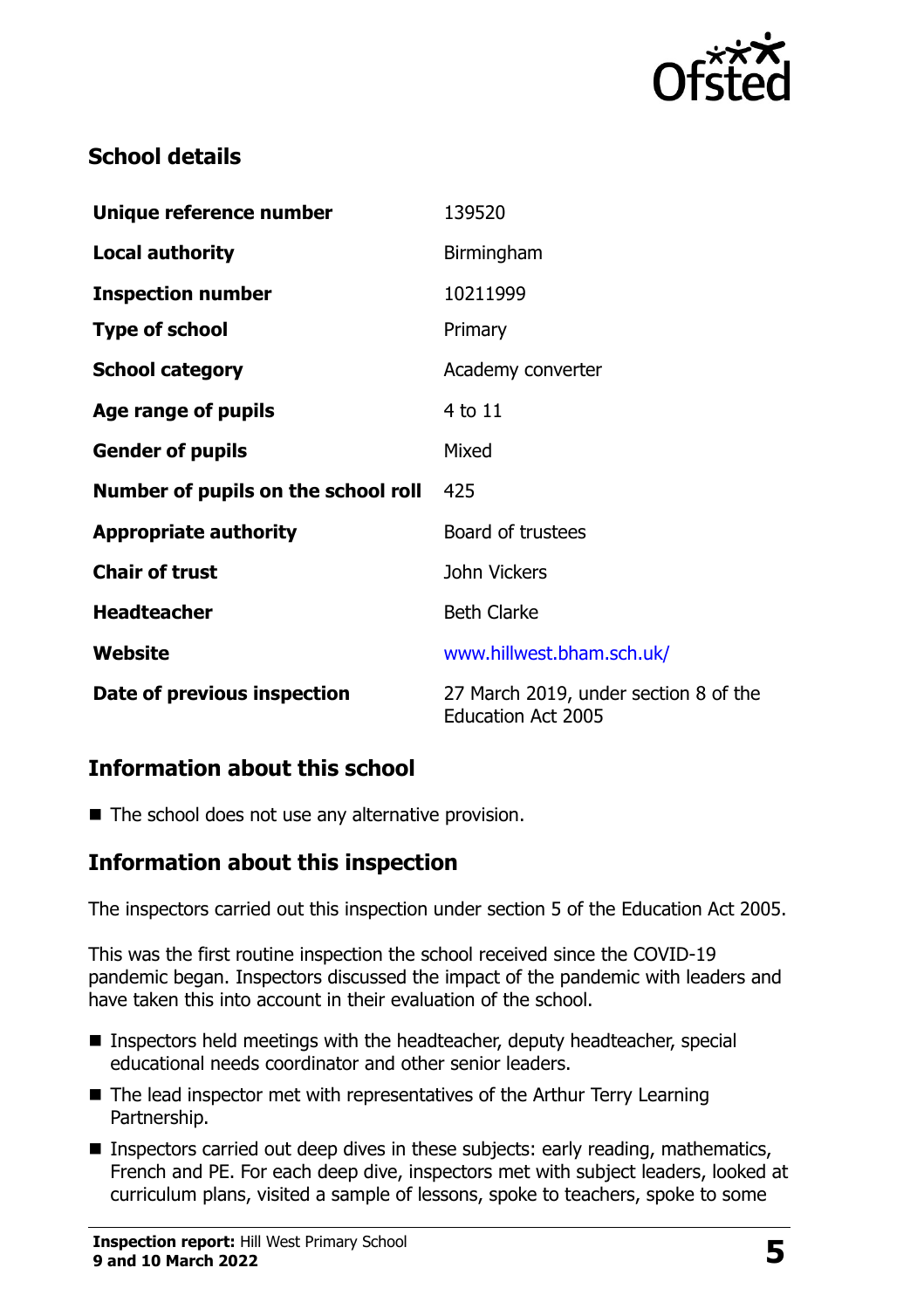

pupils about their learning and looked at samples of pupils' work. Inspectors also looked at curriculum plans and spoke to leaders about some other subjects.

- $\blacksquare$  Inspectors listened to a sample of pupils read.
- **Inspectors observed pupils' behaviour in lessons and at lunchtime. They spoke** formally with groups of pupils as well as talking to pupils in lessons and around school.
- Inspectors reviewed responses to Ofsted's online parents', pupils' and staff's surveys.
- Inspectors met with leaders to discuss the school's safeguarding procedures. Inspectors reviewed policies and records relating to safeguarding, behaviour and attendance. Inspectors spoke to pupils, parents and staff about pupils' safety.
- Inspectors reviewed a range of documentation, including the school's selfevaluation and improvement plans, minutes of trust and local governing body meetings and information on the school's website.

#### **Inspection team**

| Kirsty Foulkes, lead inspector | Her Majesty's Inspector |
|--------------------------------|-------------------------|
| Ed Masterson                   | Ofsted Inspector        |
| Helen Forrest                  | Her Majesty's Inspector |